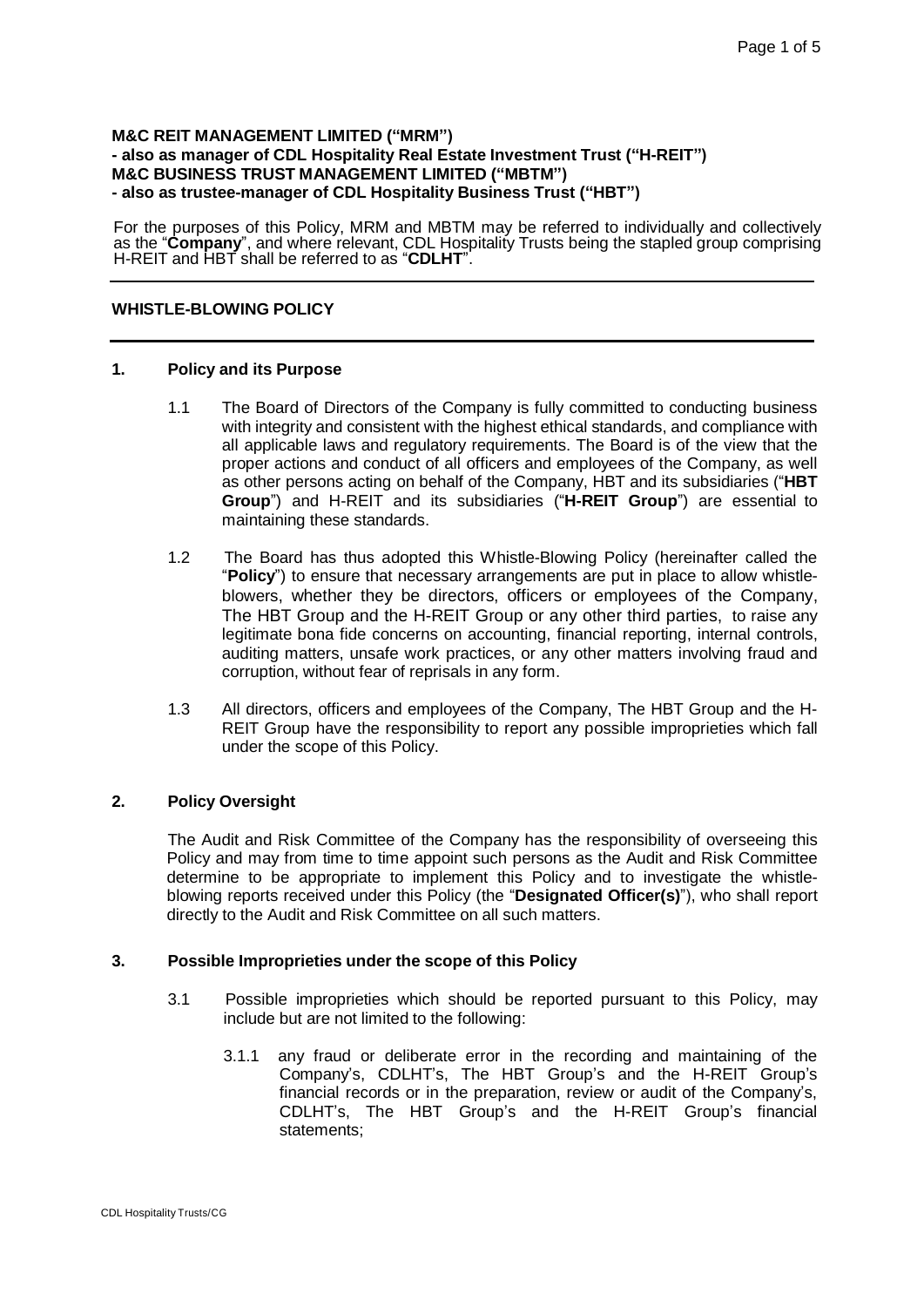- 3.1.2 any significant deficiencies in or deliberate non-compliance with the Company's or the H-REIT Group's or where applicable, The HBT Group's internal accounting controls;
- 3.1.3 any use of the Company's or the H-REIT Group's or where applicable, The HBT Group's funds, assets or property for any illegal, improper or unethical purpose, which may include fraud, theft of corporate property, embezzlement or misappropriation of corporate funds or assets, unauthorized disclosure or use of confidential or proprietary information, and any acts of corruption or bribery;
- 3.1.4 any fraud against investors of CDLHT, or the making of fraudulent statements to the Singapore Exchange Securities Trading Limited, members of the investing public and government or state authorities;
- 3.1.5 any violation of existing legislation, rules and regulations applicable to the Company, CDLHT, The HBT Group and the H-REIT Group relating to its accounting, financial reporting, internal controls and auditing matters;
- 3.1.6 any distinct effort to mislead, deceive, manipulate, coerce or fraudulently influence any internal or external accountant or auditor in connection with the preparation, examination, audit or review of any financial statements or records of the Company, CDLHT, The HBT Group and the H-REIT Group; and
- 3.1.7 any improper actions or omissions which are likely to endanger colleagues, customers and suppliers of the Company, The HBT Group and the H-REIT Group and/or members of the public and/or may cause any loss to or damage the reputation of the Company, CDLHT, The HBT Group and the H-REIT Group.
- 3.2 Concerns or complaints by employees on matters relating to human resources should be reported directly to their supervisors or to the Chief Executive Officer of the Company. Any reports received by the Audit and Risk Committee in connection with these matters may be forwarded directly to the Chief Executive Officer of the Company or such other persons deemed appropriate by the Audit and Risk Committee, for further action.
- 3.3 This Policy applies to any actual or suspected improprieties involving officers and employees of the Company, The HBT Group and the H-REIT Group, as well as any consultants, vendors, contractors, customers and any other parties that may have a business relationship with the Company, The HBT Group and the H-REIT Group.
- 3.4 This Policy does not and cannot reasonably set out every situation that should be reported pursuant to this Policy. If you are in any doubt as to the application of this Policy, you are strongly encouraged to seek guidance from your immediate supervisors, the Company's senior management or the Audit and Risk Committee, as appropriate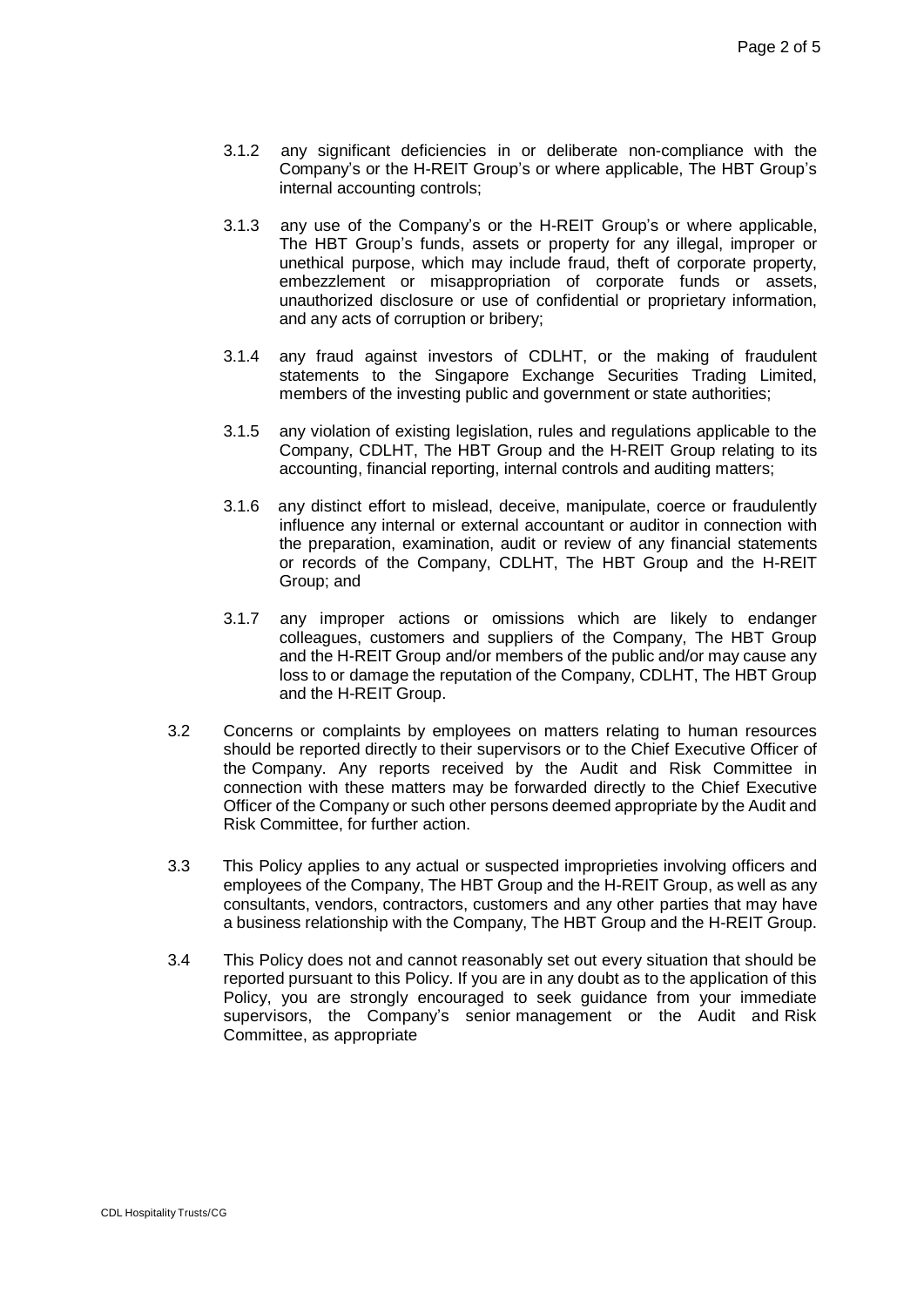### **4. Procedure for Lodgment of Reports**

4.1 Reports on any improprieties covered under this Policy may be made directly to the Chairman of the Audit and Risk Committee via email or postal correspondence using the following established communication channels:

Email: [archairman@cdlht.com](mailto:archairman@cdlht.com)

Postal Address: Chairman of the Audit and Risk Committee c/o The Secretary, Audit and Risk Committee M&C REIT Management Limited / M&C Business Trust Management Limited 9 Raffles Place #12-01 Republic Plaza Singapore 048619

Reports made via postal correspondence may be submitted in a sealed envelope marked "Confidential – Only to be opened by the Chairman of the Audit and Risk Committee".

- 4.2 Reports should be made as soon as practicable and the whistle-blower should as far as possible include the following information:
	- Specific date, time and place of the actions / transactions
	- Identity and particulars of the parties involved
	- Circumstances leading to the actual or suspected improprieties
	- Any other relevant information or documentation that would be of assistance in the evaluation and investigation of the report
	- Contact details of the whistle-blower to enable appropriate follow-up on the report
- 4.3 Anonymous Reports: The Company strongly encourages all whistle-blowers to identify themselves and provide their contact details in the report as investigation may be hindered if contact cannot be made with the whistle-blower in order to obtain clarification or further information. Nevertheless, if a whistle-blower wishes to remain anonymous, he or she may submit an anonymous report via the established communication channels mentioned above. Any reports submitted on an anonymous basis should as far as possible specify the full details of the facts surrounding the subject of the report in order to aid the investigation of the same.
- 4.4 The Company will endeavor to do its best to protect the identity of whistleblowers. It must be appreciated that the investigation process may sometime require the disclosure of the source of information and the submission of the whistleblowing report as part of evidence in any disciplinary or legal action that may proceed therefrom.

### **5. Investigation of Reports**

5.1 All whistle-blowing reports received by the Company, whether or not received directly by the Chairman of the Audit and Risk Committee or any other executive or management staff of the Company, shall be logged into a register by the Designated Officer. Information received in these reports will be treated with the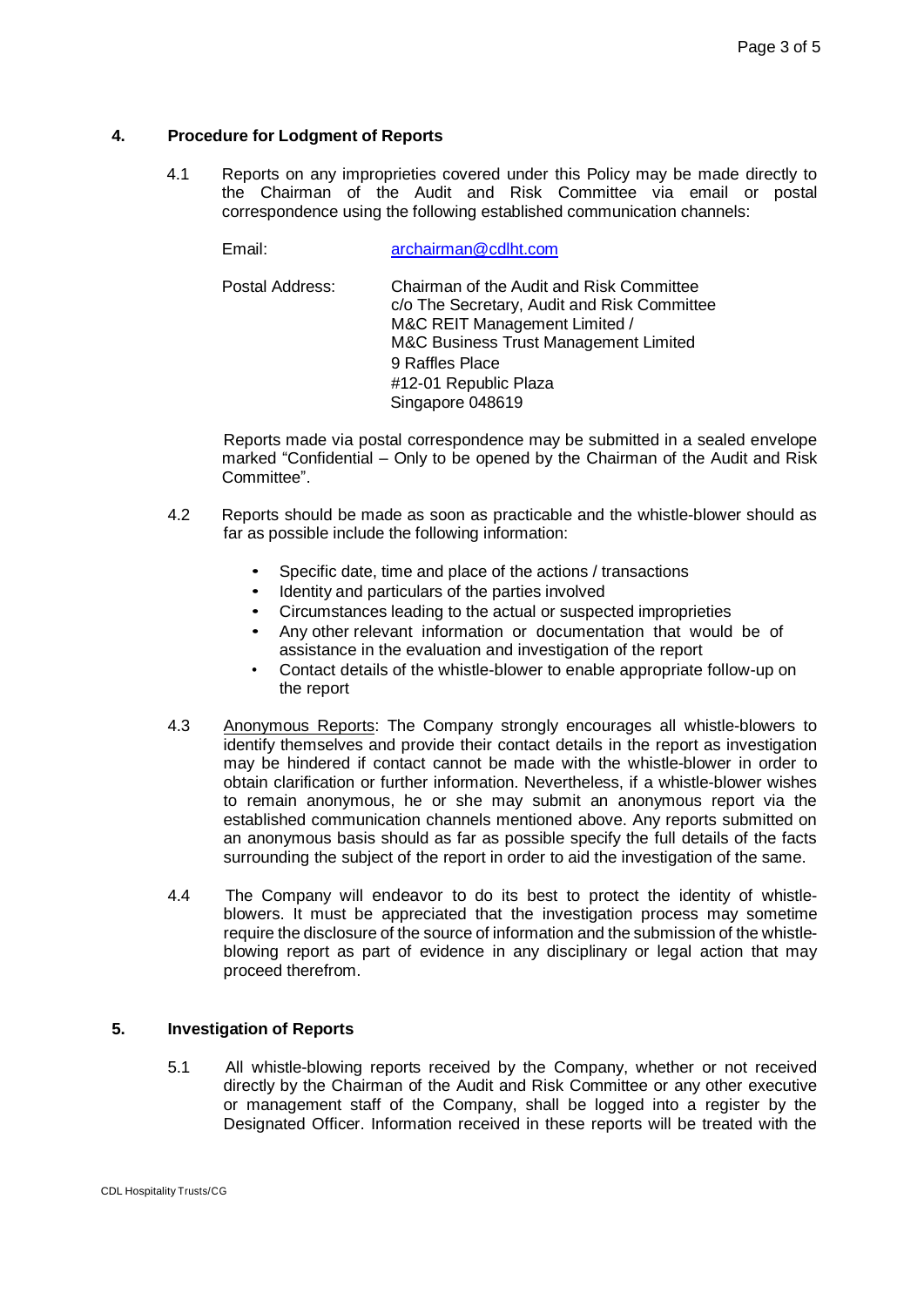appropriate level of confidentiality and attended to by Designated Officer(s) or such other appropriate personnel as directed by the Audit and Risk Committee.

- 5.2 The Designated Officer will conduct an initial review of the report and determine, in consultation with the Chairman of the Audit and Risk Committee and/or other members of the senior management of the Company, as appropriate, the manner in which the report should be investigated:
	- whether internally by the Designated Officer or by an investigation team comprising members of the management team identified on a case by case basis (who should not be persons who are allegedly implicated in the report); or
	- whether externally by referring the same to external auditors or other appropriate law enforcement agencies.
- 5.3 All investigations shall be reported to the Audit and Risk Committee for their attention and further direction as may be necessary. The Designated Officer shall also report to the Audit and Risk Committee on a quarterly basis specifying, inter alia, the following:
	- the total number of reports received during that quarter:
	- the number of reports which relate to financial matters and non-financial matters separately;
	- the details of report which could materially and adversely affect the financial statements of the Company, CDLHT and/or H-REIT and/or HBT or the integrity of the Company's and H-REIT's and where applicable, HBT's system of internal controls;
	- a status update on the investigations of reports that relate to financial matters; and
	- the findings and recommendations of the Designated Officer.

### **6. Complaints Made In Good Faith**

- 6.1 The Company will not take any disciplinary action against an employee who in good faith lodges a report, nor demote or terminate the employment of such an employee or threaten to do so with the deliberate intent to compel an employee from making a report or with the deliberate intent to engage in retaliatory conduct against the employee for making a report.
- 6.2 The Company is committed to ensuring that no employee will suffer any detrimental action, whether in the form of unfair dismissal, discrimination, threats or other unfavorable treatment, as result of reporting in good faith his or her suspicion of any impropriety coming under the scope of this Policy.
- 6.3 Whistle-blowers should at all times ensure that reports are made in good faith and without malicious intent, and may be the subject of disciplinary or legal action if the reports or allegations are determined to be malicious or frivolous in nature or made without grounds.